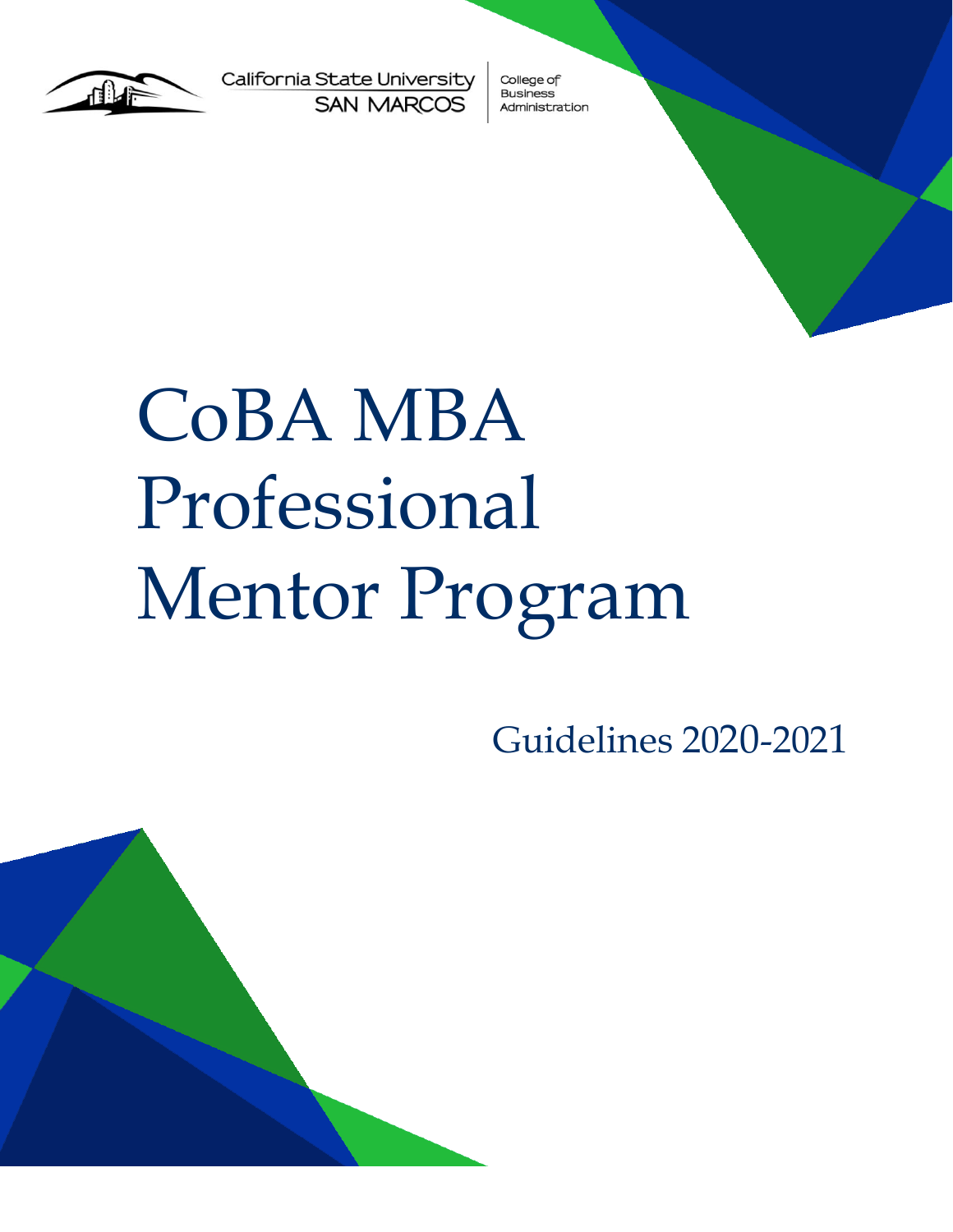T he CoBA Dean's Office and Advisory Board oversee the Professional Mentor Program.

## What is the MBA PMP?

The Professional Mentor Program creates collaborative relationships between local business professionals and students in the current business programs. These mentor relationships are not designed to "get students a job;" they are meant to open doors for networking opportunities as well as assist our MBA students with career transitions and career growth.

For 2020-21, our mentor program will be virtual. All meetings should be conducted via video conferencing, emails, and phone calls.

### Eligibility

Students who are in the current academic cohort who have expressed a commitment to drive the relationship are eligible to participate. Academic status will be considered but not the final determining factor for eligibility.

Professionals who have had significant leadership roles in an executive status are eligible.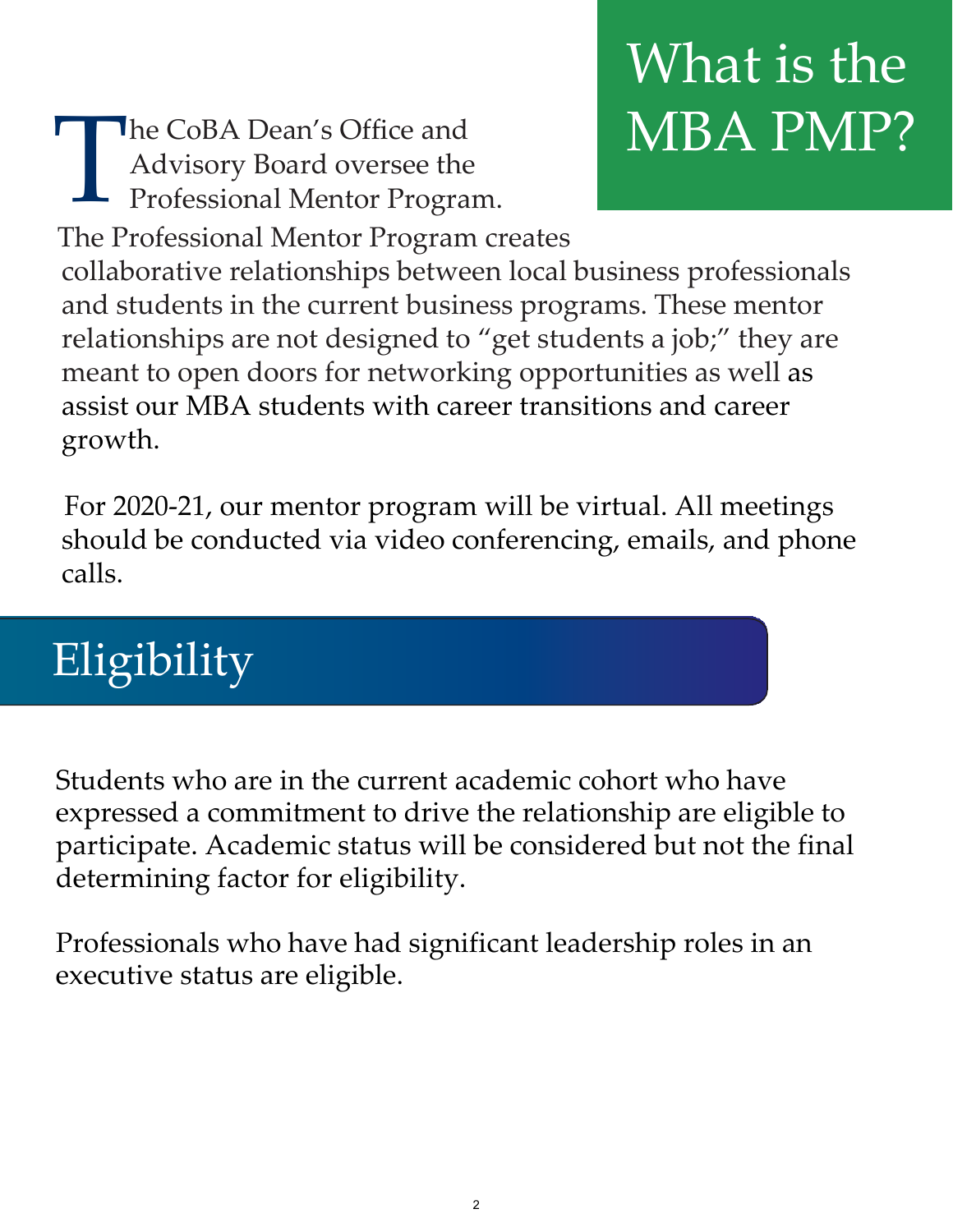#### Setting You Up For Success

#### Communicating Clear Expectations

oBA strongly recommends that mentors and mentees clearly communicate expectations early in the relationship. C

• Make this discussion a priority for the first meeting so that each party understands the responsibilities to which he or she is agreeing.

• Mentees should be prepared to verbalize what they would like to gain from the mentorship, and in what ways the mentor's help would be most beneficial.

• Mentors should be prepared to respond to the mentees about what he or she can work toward or promise, as well as identify potentially unrealistic expectations.

Clearly communicating expectations from the beginning not only sets a standard for honest communication and mutual responsibility, but also decreases the possibility of future misunderstandings.

This is a self-driven program. Mentees should be ready to organize meetings and follow through on suggestions, readings, or tasks that a mentor suggests throughout the year.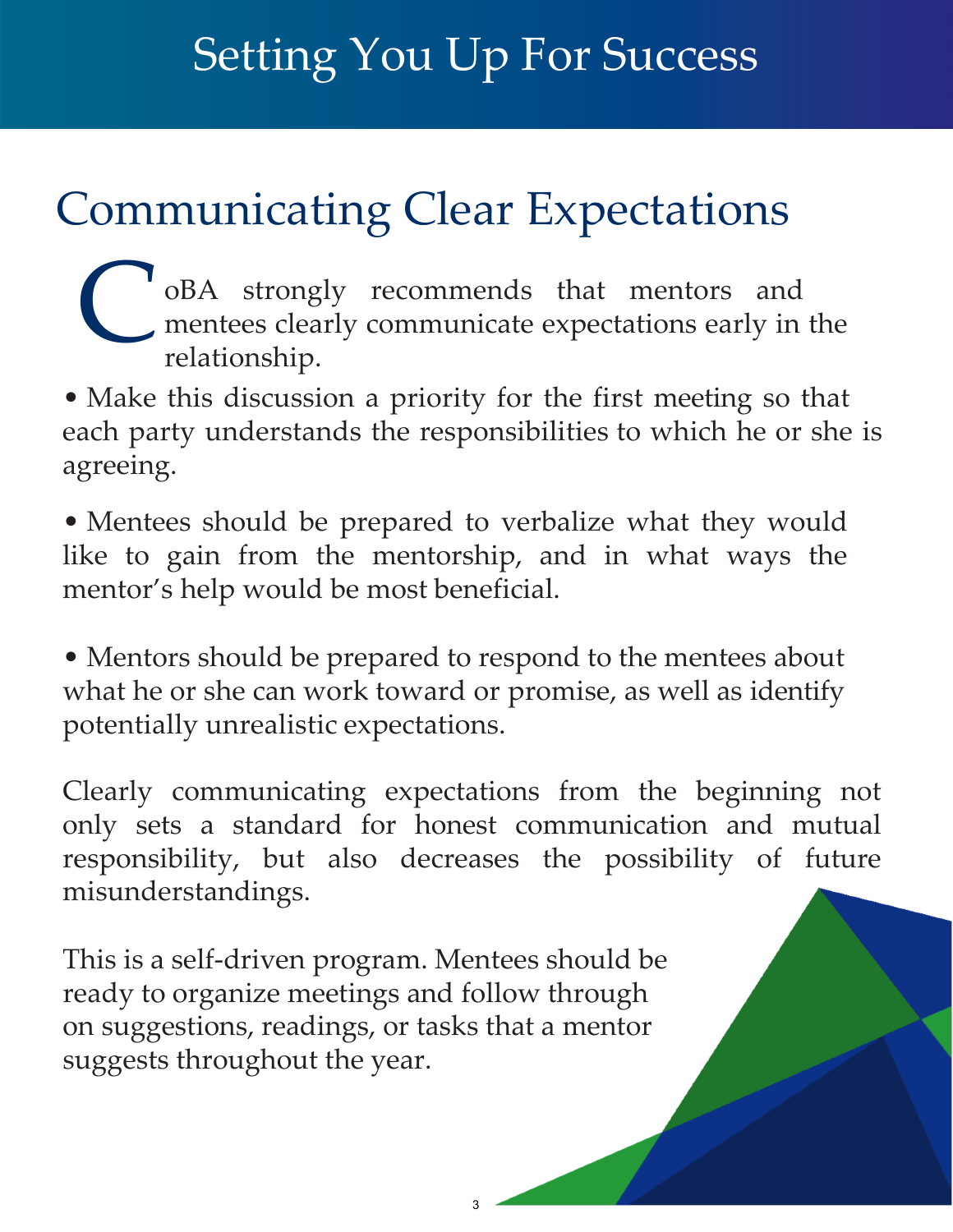#### Setting Realistic Goals and Objectives

oBA strongly recommends that at the onset of the mentoring relationship, the mentee and mentor identify goals and objectives to achieve during the mentorship. It is also encouraged that each mentor-mentee pair address whether goals and objectives are realistic. Keep in mind that the scope of accomplishments should be attainable within the single semester time frame of the program. C

• Mentoring pairs should avoid unrealistic expectations, such as swift advancement, "quick-fixes" on employment issues, or immediate integration of new professional skills and ideas.

Mentors can use their knowledge of the market or of a particular industry to help manage the mentee's expectations of what can be accomplished during the course of the semester, and which objectives may take longer to reach.

• If realistic goals and objectives are not agreed upon, please contact the designated CoBA representative to help ensure success.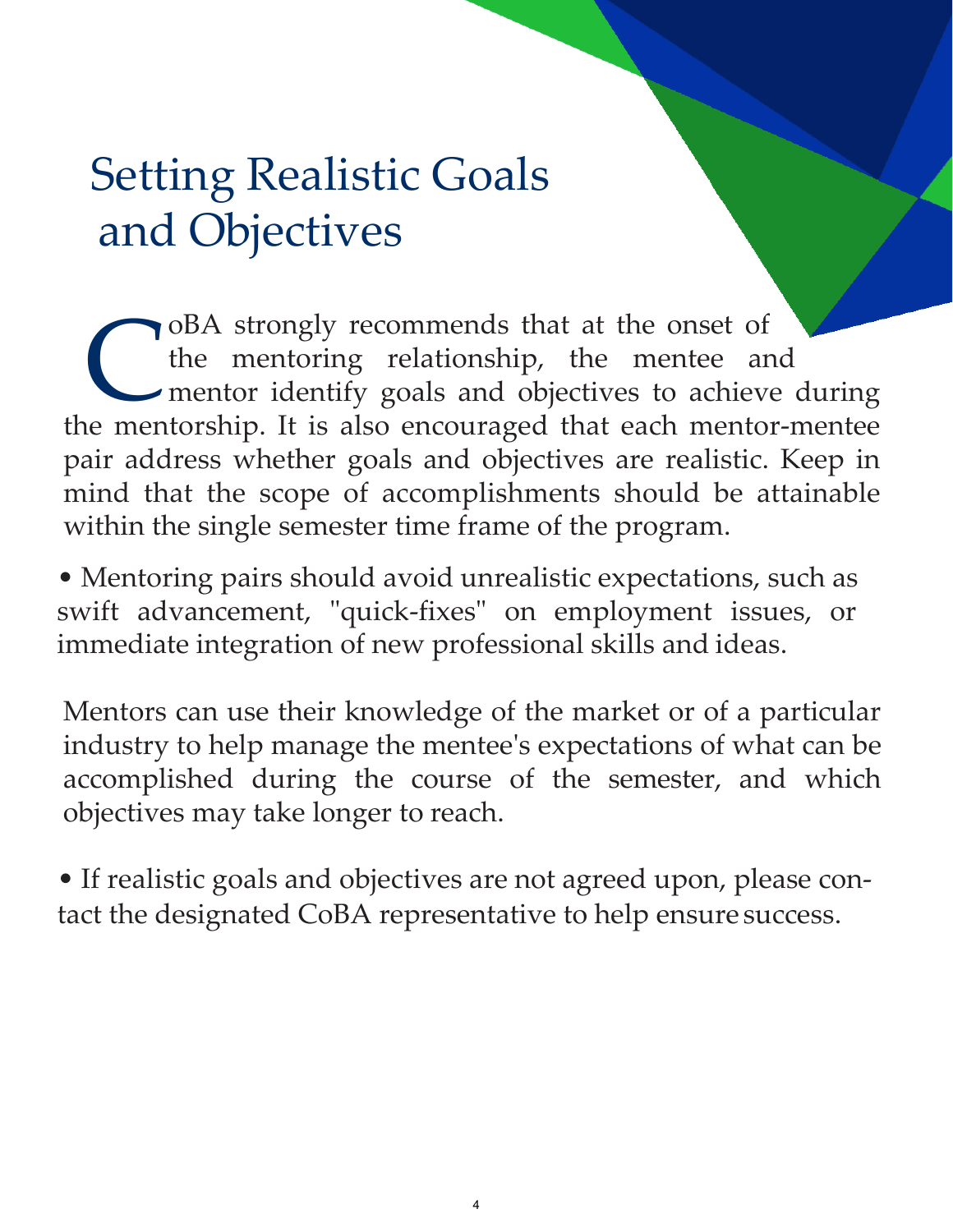#### Recommended Mentoring Program and Activities

oBA recommends that mentors and mentees consider a variety of activities throughout the course of their mentoring relationship. Varying mentoring activities will help build a strong foundation, as well as make the mentorship more dynamic and sustainable. Consider activities that range from career-focused to social, and which take place one-on-one, or with other mentormentee pairs. We recommend that you meet at least once per month. (Virtual meetings for 2020-21). C

5

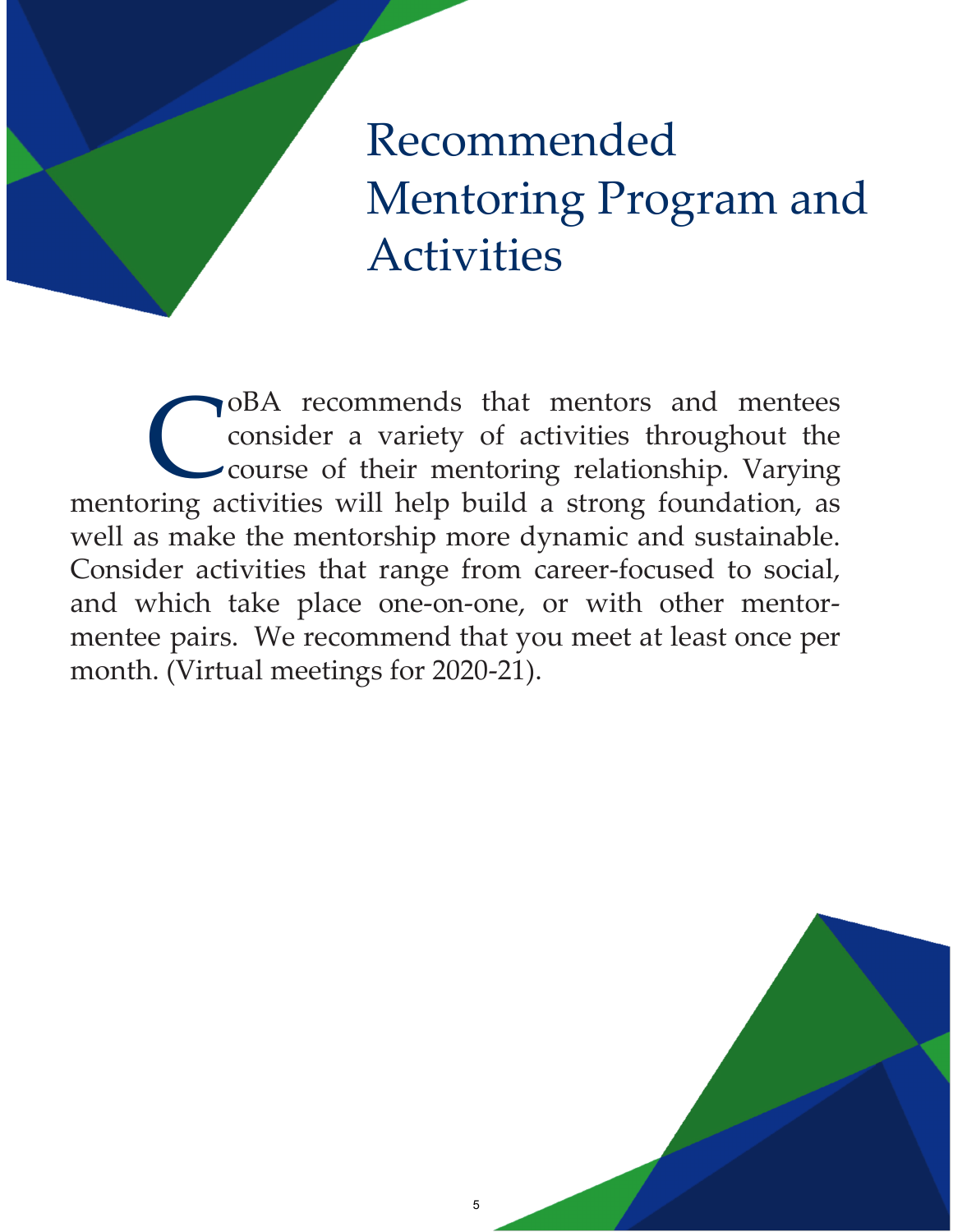#### Networking Enrichment

n many cases, the mentee will benefit from being introduced to other professionals within the mentor's company/network.

I alternate perspectives in line with the mentee's objectives. Ideally, the mentee will be introduced to three professionals during this step so that the mentee can engage in further discussion and interaction with those professionals. An example of activities could be having the mentee attend the mentor's company's virtual networking events together, conduct virtual office tours, and introduce the mentee to colleagues for virtual informational interviews. This lends the opportunity for the mentee to learn about different lines of work, or to meet others who may offer

6

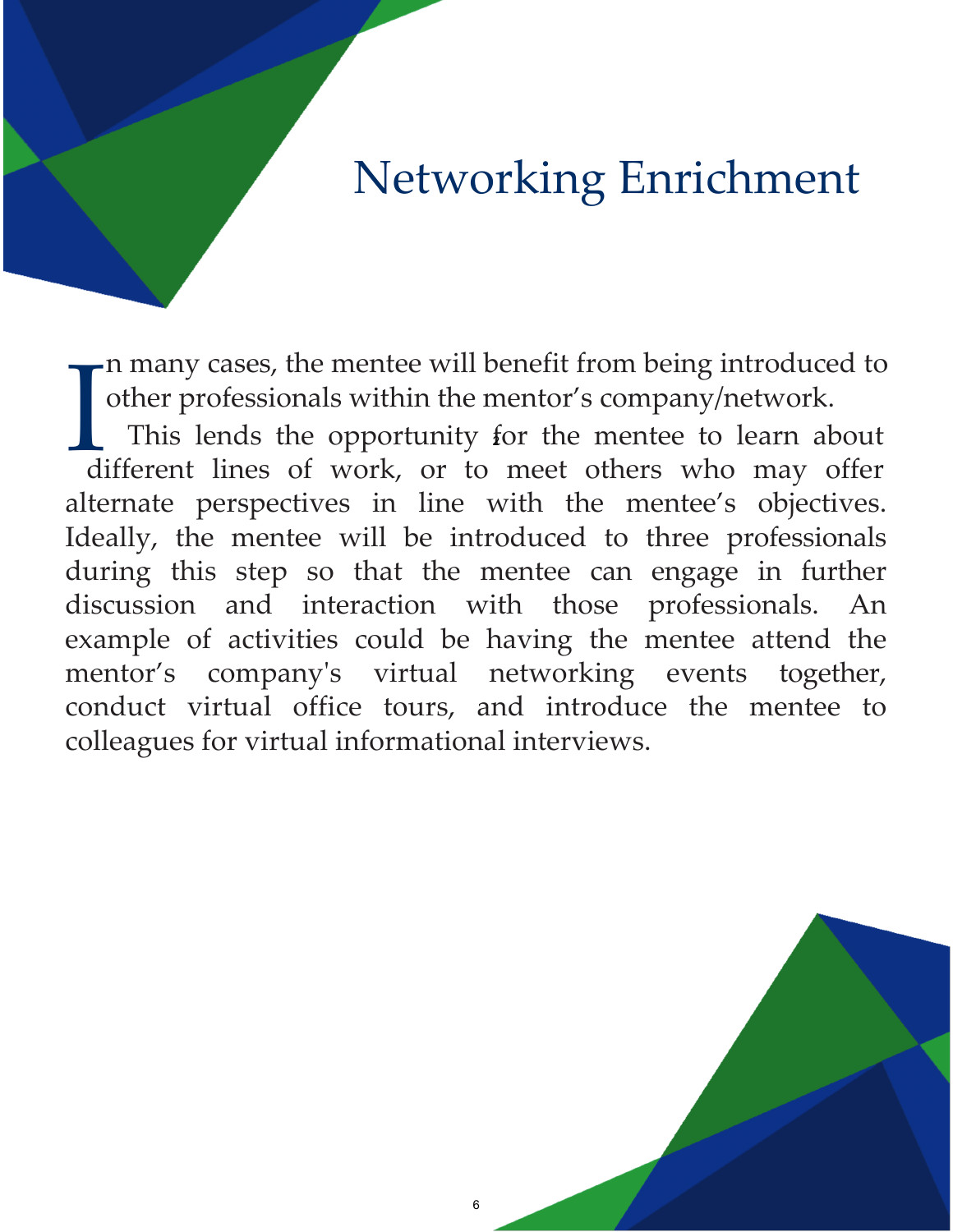#### Job Preparation and Career Development

oBA recommends that mentors assist with various skills required of mentees who will be applying for a job or building a career. Mentors may wish to engage their corporate Human Resources department. Some suggestions to help are: C<br>wish

- Review professional resume and send the mentee's resume to friends and colleagues for feedback.
- Review LinkedIn profiles together.
- If the mentee is transitioning careers, brainstorm ways of highlighting transferable skills in a manner that is clear to those in the new field of choice.
- Discuss how to negotiate salary, ask for a promotion/raise, and make requests of superiors.